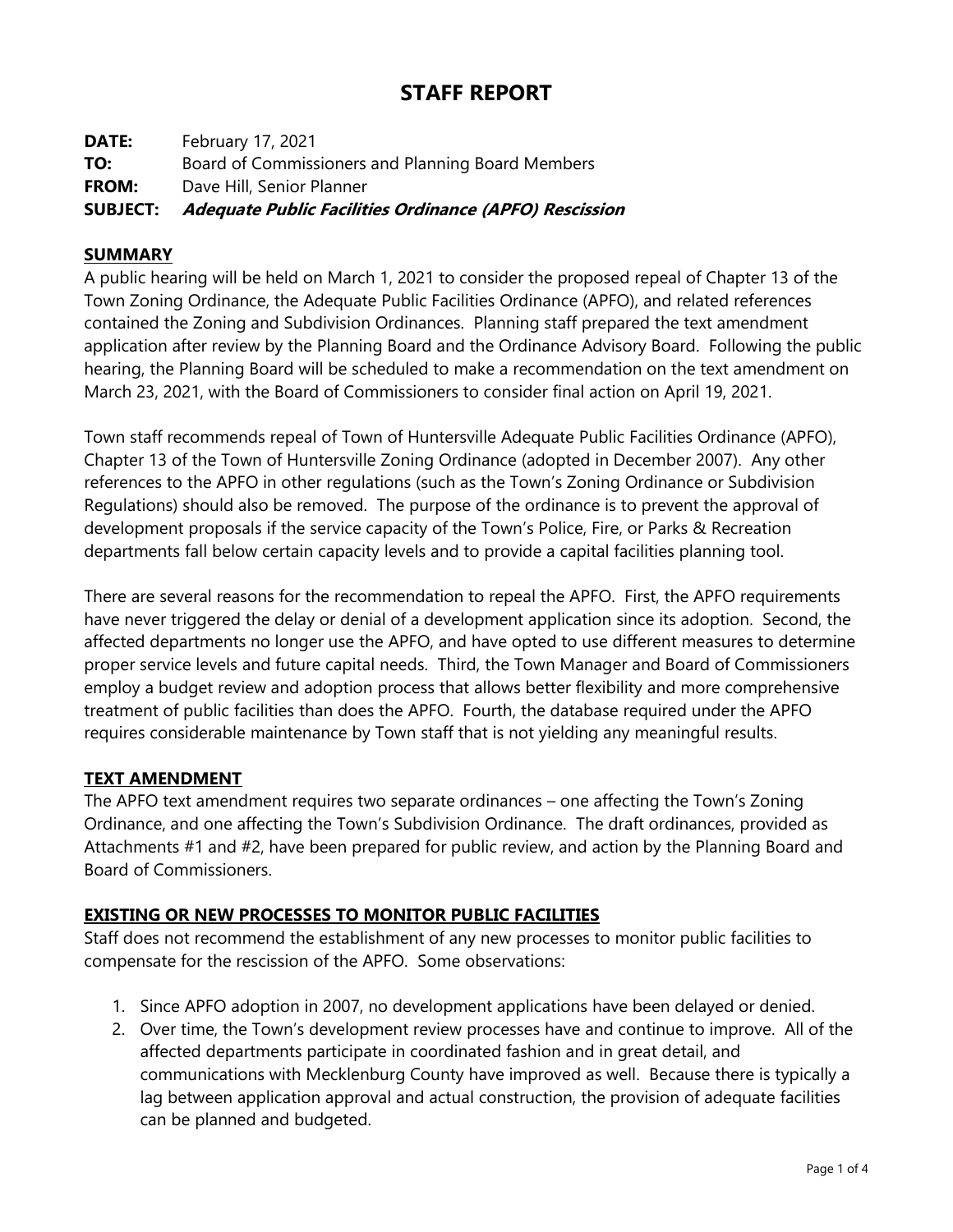- 3. The Town Board of Commissioners, in concert with the Town Manager, conducts an extensive budget and capital improvements program (CIP) that encompasses far more than the 3 APFO departments (Police, Fire, Parks). An important distinction is that the existing budget and CIP process allows coordination of both operating and capital expenses. In addition, the Town Board has the flexibility to respond to changing service demands not afforded by the rigidity of the APFO.
- 4. The APFO database is a critical component needed to monitor development and assess public facilities needs. Some of the more complicated data tracking will be eliminated, but the Town's development database will continue to be maintained by the Planning Department. The department's ability to track and share information with other departments is subject to continual improvement, including expanded geographic information systems (GIS) capabilities.
- 5. Finally, staff is sensitive to competing demands for Town funding and staff resources. At the current time, it does not appear that a new Public Facilities budgeting program would yield significant results. The Town Board would be the appropriate body to determine if budgeting and CIP modifications are needed.

#### **BACKGROUND**

On February 26, 2019, The Huntersville Planning Board approved a motion requesting that the Town Board of Commissioners charge the Planning staff, with Planning Board members included, to examine the calculations, methodology and requirements for the Adequate Public Facility Ordinance, to recognize the increasing density and demands upon the Town.

On April 1, 2019, Town Board Commissioners were briefed regarding the intent of the Planning Board motion, and agreed by consensus to conduct the APFO examination as requested by the Planning Board.

On May 10, 2019, Planning Board Chair Jennifer Davis and Planning Board members Hal Bankirer and Scott Hensley met with Town Planning staff to discuss how the examination would be performed.

From May 2019 through December 2019, Planning staff spent considerable time updating and verifying the development permit data used to calculate different measures used in producing a "Determination of Adequacy."

On January 28, 2020, planning staff presented preliminary APFO findings to the Huntersville Planning Board.

## **NEXT STEPS**

Planning Board Meeting: March 23, 2021 Town Board Decision: April 19, 2021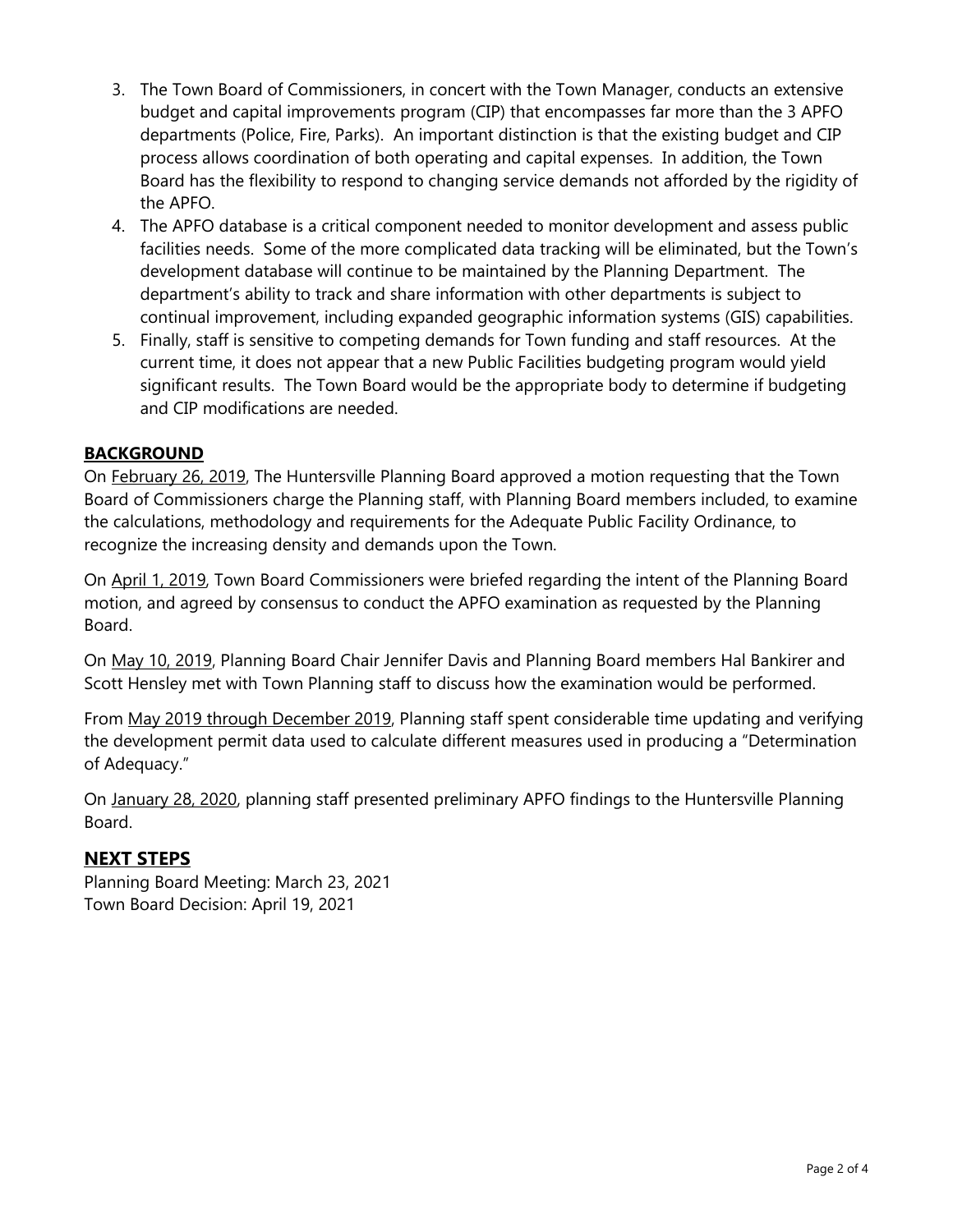# **AN ORDINANCE REPEALING ARTICLE 13 AND AMENDING ARTICLE 11 OF THE HUNTERSVILLE ZONING ORDINANCE**

**BE IT ORDAINED** by the Board of Commissioners of the Town of Huntersville, North Carolina, that Article 13 of the Huntersville Zoning Ordinance is repealed, and Article 11 of the Huntersville Zoning Ordinance is amended as follows:

## **Section 1. Article 13 of the Zoning Ordinance entitled "Adequate Public Facilities Ordinance (APF)" is repealed in its entirety.**

**Section 2. Section 11.6 of the Huntersville Zoning Ordinance shall be amended to read as follows:**

#### **11.6 Zoning Compliance**

#### **.1 Zoning Compliance**

- a) A completed application form for a Zoning Permit shall be submitted by filing a copy of the application in the office of the appropriate Zoning Administrator.
- b) The Administrator shall approve the Zoning Permit unless he finds, after reviewing the application and consulting with the applicant that:
	- 1) the requested Permit is not within his jurisdiction according to the Permitted Uses; or,
	- 2) the application is incomplete; or,
	- 3) if completed as proposed in the application, the development will not comply with one (1) or more requirements of this Ordinance (not including those requirements for which a variance has been granted); or
	- 4) if required under Article 13, no Determination of Adequacy has been issued by the Zoning Administrator; or
	- 5) 4) if required under Article 14, no Traffic Impact Assessment has been approved by the Town.

#### **.2 Site Plans; Adequate Public Facilities; and Traffic Impact Assessment**

a) Site plans shall be required from applicants prior to issuance of any Permit (building, zoning, special use permit, variance) if deemed necessary by the Zoning Administrator to determine zoning compliance. If required by Articles 13 or 14, an Adequate Public Facilities Determination of Adequacy and Traffic Impact Assessment shall be submitted with the residential or nonresidential site plan.

#### **Section 3. Effective Date.**

This Ordinance shall become effective upon the date of adoption.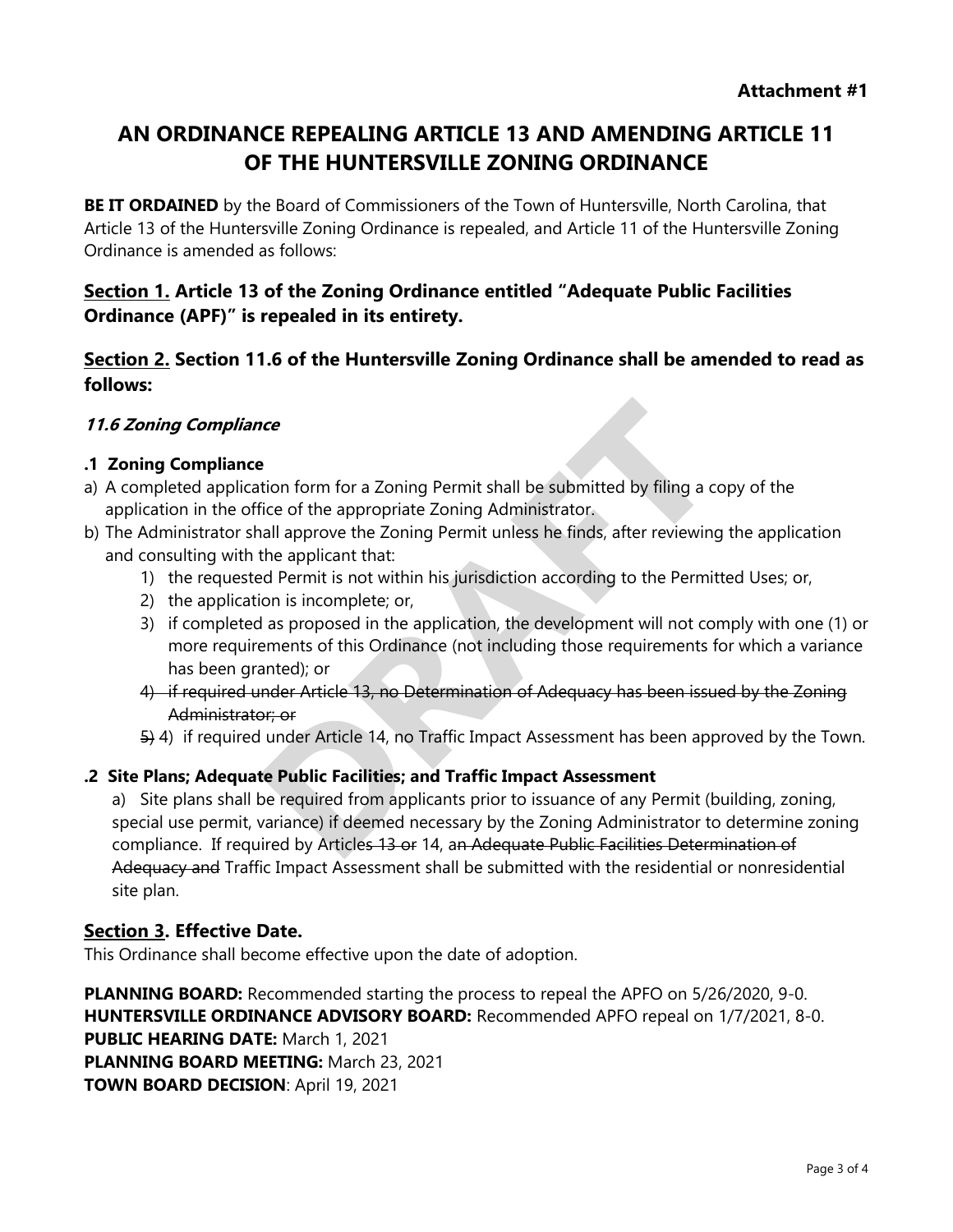# **AN ORDINANCE TO AMEND SECTION 6 OF THE HUNTERSVILLE SUBDIVISION ORDINANCE**

**BE IT ORDAINED** by the Board of Commissioners of the Town of Huntersville, North Carolina, that Section 6 of the Subdivision Ordinance is hereby amended as follows:

## **Section 1. Section 6.200(19) shall be amended to read as follows:**

#### **19. Impact of Development on Public Facilities**

When reviewing certain subdivisions, the town shall consider the impacts the proposed development will have on public facilities in light of the requirements of Section 6.300(13) and Article 13 and Article 14 of the Town Zoning Ordinance, as applicable. The developer shall demonstrate the proposed subdivision does not adversely affect the health, safety and welfare of the community, and where applicable, the developer may provide mitigation measures to minimize adverse impacts. Examples of mitigation measures include altering development layout and plans, providing improvements at nearby intersections to address impacts of that development (not existing deficiencies), and providing street connections to adjoining property for safe and efficient movement of traffic, as further provided in Section 6.300(13) and Articles 13 and 14 of the Zoning Ordinance.

#### **Section 2. Section 6.300(13) shall be amended to read as follows:**

- 13. Adequate Public Facilities Applications; Traffic Impact Assessments; Physical Analysis.
	- 1. an Adequate Public Facilities Application for certain subdivisions, as required under Article 13 of the Town Zoning Ordinance, which is hereby incorporated by this reference;
	- 2. 1. a Traffic Impact Assessment for certain subdivisions, as required by Article 14 of the Town Zoning Ordinance, which is hereby incorporated by this reference.
	- 3. 2. for developments of twenty (20) or more residential units or equivalent traffic generation a Physical Analysis (type of units expected including number of bedrooms, projected values, size and timing of phases, etc.).

#### **Section 3. Section 6.850 shall be amended to read as follows:**

#### **6.850 ADEQUATE PUBLIC FACILITIES AND TRAFFIC IMPACT ASSESSMENTS**

Where required, an Adequate Public Facilities Application and Traffic Impact Assessment shall be provided by the applicant, in accordance with Articles 13 and 14 of the Town Zoning Ordinance, which are incorporated by this reference.

#### **Section 4. Effective Date.**

This Ordinance shall become effective upon the date of adoption.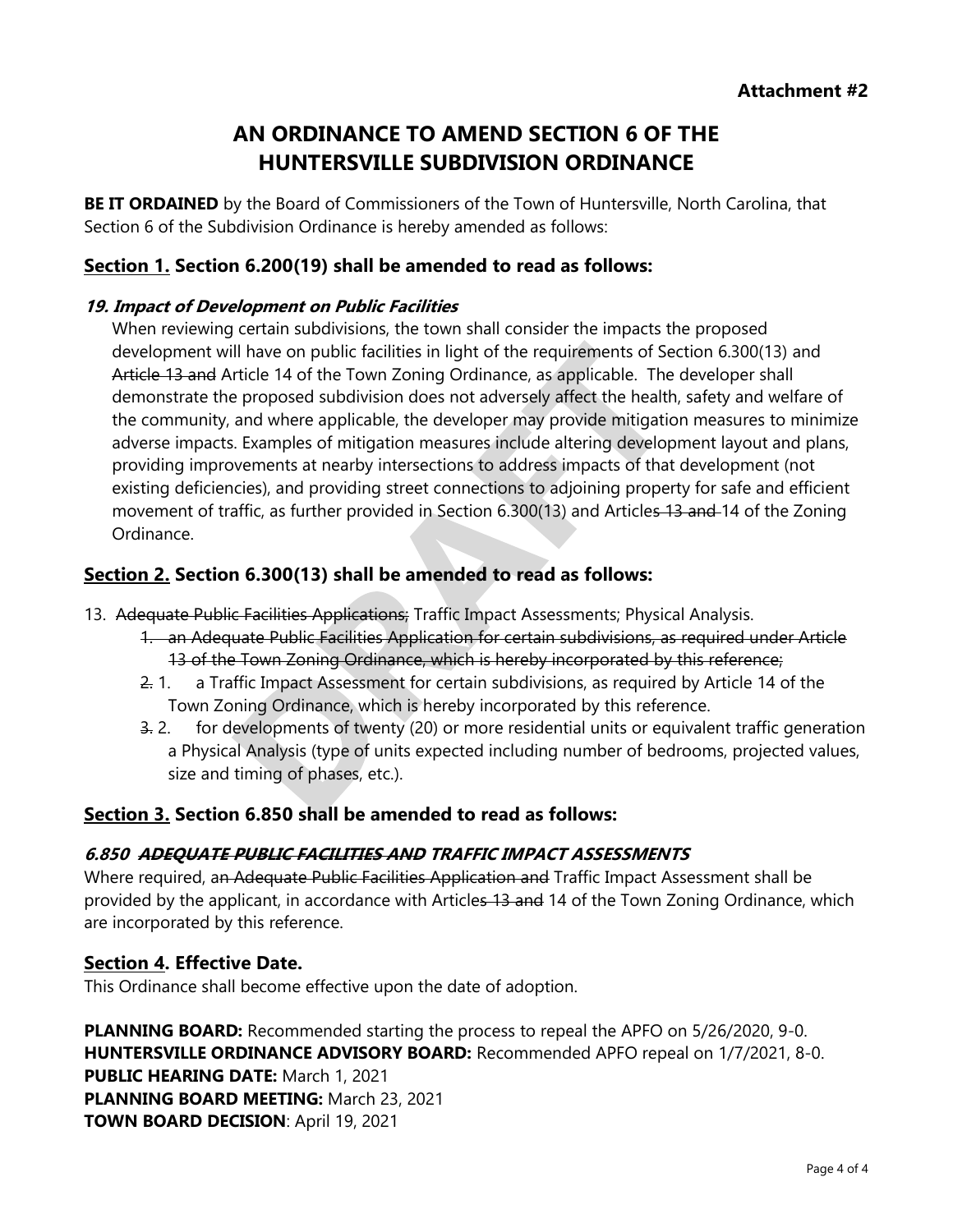# **AN ORDINANCE REPEALING ARTICLE 13 AND AMENDING ARTICLE 11 OF THE HUNTERSVILLE ZONING ORDINANCE**

**BE IT ORDAINED** by the Board of Commissioners of the Town of Huntersville, North Carolina, that Article 13 of the Huntersville Zoning Ordinance is repealed, and Article 11 of the Huntersville Zoning Ordinance is amended as follows:

## **Section 1. Article 13 of the Zoning Ordinance entitled "Adequate Public Facilities Ordinance (APF)" is repealed in its entirety.**

## **Section 2. Section 11.6 of the Huntersville Zoning Ordinance shall be amended to read as follows:**

## **11.6 Zoning Compliance**

#### **.1 Zoning Compliance**

- a) A completed application form for a Zoning Permit shall be submitted by filing a copy of the application in the office of the appropriate Zoning Administrator.
- b) The Administrator shall approve the Zoning Permit unless he finds, after reviewing the application and consulting with the applicant that:
	- 1) the requested Permit is not within his jurisdiction according to the Permitted Uses; or,
	- 2) the application is incomplete; or,
	- 3) if completed as proposed in the application, the development will not comply with one (1) or more requirements of this Ordinance (not including those requirements for which a variance has been granted); or
	- 4) if required under Article 13, no Determination of Adequacy has been issued by the Zoning Administrator; or
	- 5) 4) if required under Article 14, no Traffic Impact Assessment has been approved by the Town.

## **.2 Site Plans; Adequate Public Facilities; and Traffic Impact Assessment**

a) Site plans shall be required from applicants prior to issuance of any Permit (building, zoning, special use permit, variance) if deemed necessary by the Zoning Administrator to determine zoning compliance. If required by Articles 13 or 14, an Adequate Public Facilities Determination of Adequacy and Traffic Impact Assessment shall be submitted with the residential or nonresidential site plan.

## **Section 3. Effective Date.**

This Ordinance shall become effective upon the date of adoption.